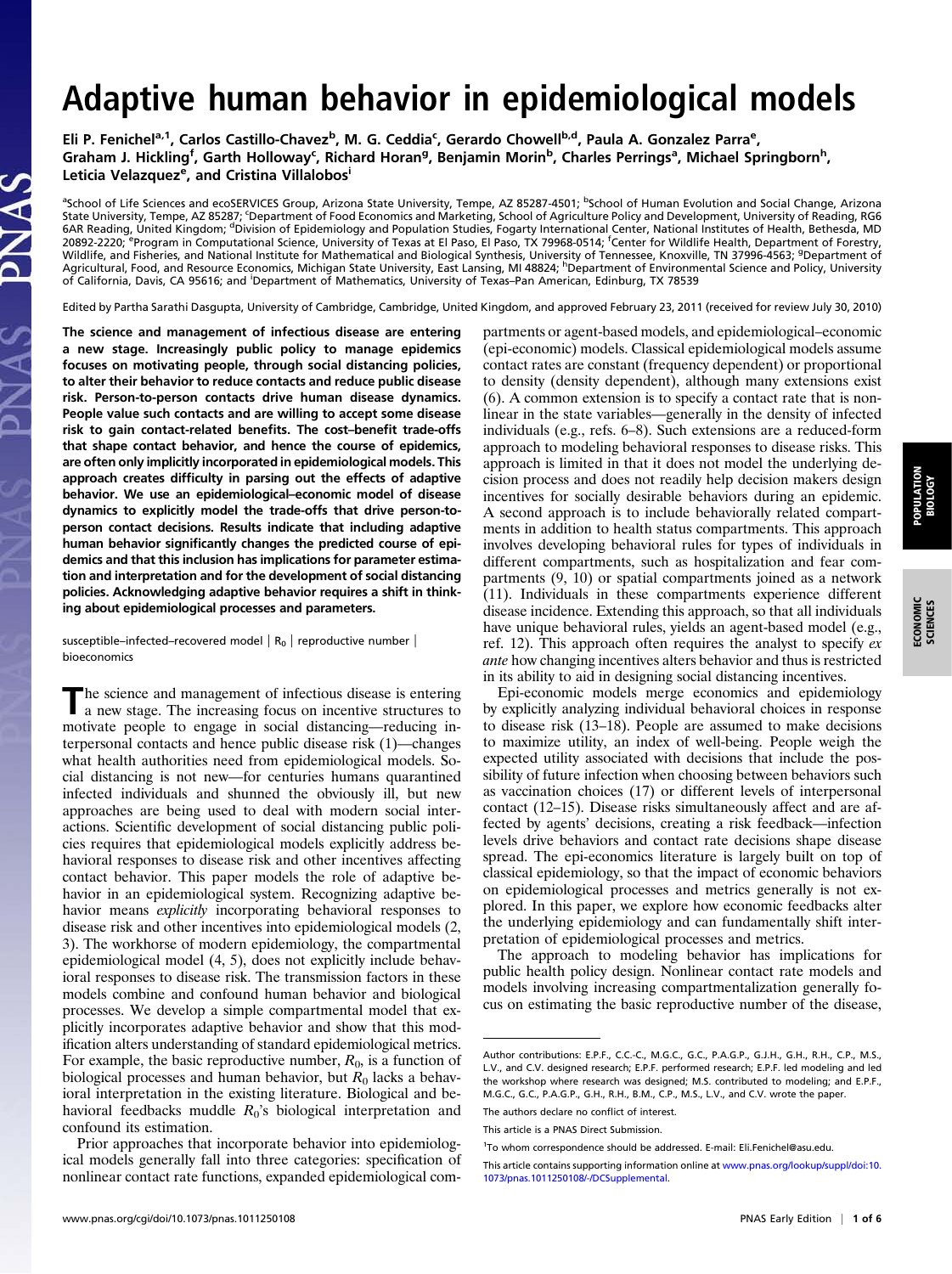$R_0$ , defined as the number of secondary infections in a naive population that result from the initial introduction of a pathogen. Most of the literature recommends adopting public health policies to reduce  $R_0$ . Roberts and Heesterbeek (ref. 19, p. 1359) state that  $R_0$  is "the most pervasive and useful concept in mathematical epidemiology" due to its perceived role in guiding disease management. However,  $R_0$  implicitly includes diseasefree behavior and should be thought of as a reduced-form function. Estimates of  $R_0$  confound biological aspects of the pathogen with social aspects of adaptive human responses to disease risk. More-

over,  $R_0$  represents past events that may not be informative of future events when behavior is adaptive.

The epi-economic literature on health policy focuses on the trade-offs associated with adopting management goals not based explicitly on  $R_0$  (20–23), as  $R_0$  may not reliably guide postoutbreak disease management (23, 24). Most epi-economic literature assumes managers completely control behavior, e.g., require vaccination (20). But contact behavior, which is particularly important for contagious emerging diseases that have limited treatment options (e.g., novel influenza viruses and Severe Acute Respiratory Syndrome), is not easily controlled. Individuals commonly respond to disease risks by limiting contacts (25, 26), but may face insufficient private incentives to alter contacts to achieve broader public health goals. Thus, understanding contact decisions and the linkages between social distancing policies and the incentives for contacts is crucial for policy.

## Methods and Models

We explore the impact of contact behavior on epidemiological processes and metrics by combining a classical compartmental epidemiological model and an economic behavioral model based on a forward-looking, representative agent. Both components are abstracted from, but have key features found in, realistic settings. Even in this simple setting behavior impacts understanding of epidemiological processes and metrics, suggesting that behavior plays an important role in complex realistic settings.

Consider a communicable disease that causes significant utility loss, but not mortality, to infected individuals within a population,  $N$ , in a given area. We divide  $N$  into three compartments: susceptible, S; infected and infectious (which we use interchangeably), I; and recovered with immunity, Z. The epidemiological model is

$$
\dot{S} = -C(\cdot)\beta SI/N
$$
 [1]

$$
\dot{I} = (C(\cdot)\beta SI/N) - vI
$$
 [2]

$$
\dot{Z} = vI. \tag{3}
$$

 $C(\cdot)$  is the rate that susceptibles contact others, and  $C(\cdot)I/N$  is the rate that susceptibles contact infectious individuals. Parameter  $\beta$  represents the likelihood that contact with an infectious individual yields infection, i.e., the conditional "infectiveness" of a pathogen. The rate of recovery and acquired immunity is  $v$ , and there is no loss of immunity. The model is constructed so that  $N$ is fixed and that any outbreak is temporary. Therefore, we focus on dynamics as opposed to steady states, which exist in this model only when  $I = 0$ . Health status is the only source of heterogeneity within N; individuals within a particular compartment are homogeneous with respect to behavior. Additional compartments are required to model heterogeneous behaviors (and hence heterogeneous infection risks) within a health class. The model can be extended to incorporate population turnover ([SI Text S2: Sensitivity Analysis](http://www.pnas.org/lookup/suppl/doi:10.1073/pnas.1011250108/-/DCSupplemental/pnas.201011250SI.pdf?targetid=nameddest=STXT)), changes in N, additional sources of agent heterogeneity, loss of resistance, or additional health

management choices (e.g., vaccination and treatment). Abstracting from these features facilitates clear illustration of how adaptive contact behavior affects epidemiological dynamics and metrics.

System Eqs. 1–3 imply  $R_0 = \beta C(\cdot)N/v|_{\text{lim }S\to N, \text{ lim }I\to 0, \text{ lim }Z\to 0}$ (27); ergo this metric depends on contact behavior, as do system dynamics. In classical epidemiological models,  $C(\cdot)$  is assumed the same for all individuals regardless of health status, and mixing is assumed to be homogeneous. It is common to assume either contacts are proportional to N, i.e.,  $C(\cdot) = cN$ , so that  $\beta C(\cdot)I/N =$ cβI, or contacts are constant, i.e.,  $C(\cdot) = c$ , so  $\beta C(\cdot) I/N = c\beta I/N$  (6). In each case,  $c$  is a fixed parameter, implying fixed (nonadaptive) contact behavior and relegating behavior to a term that is indistinguishable from β. These common assumptions hide behavior crucial to spreading infection. The critical feature that is lost through this simplification is that  $C(\cdot)$  is determined by individuals' aggregate behavioral choices.

The assumption that individuals of each health class are equally likely to come in contact (homogeneous mixing) is violated if individuals in different compartments behave differently. Heterogeneity in preferences (e.g., contacting family over strangers), exogenous conditions (e.g., age), and income lead to heterogeneous behavior. Even if the population is homogeneous in social and economic attributes, which we assume for simplicity, then individuals of different health types still face different behavioral incentives and adapt to the epidemic differently. The reason is that the expected benefits and costs of contact vary by health status. For instance, susceptible individuals have incentives to consider infected individuals' contact behaviors, as this consideration affects the likelihood of contacting an infected individual and becoming infected.

To relax the assumption of homogeneous behavior, first index individuals by health type, denoting  $Y = \{s, i, z\}$  to be the set of possible health types (corresponding to  $S$ ,  $I$ , and  $Z$ ). Next, define contacts between *m*-type and *n*-type individuals, with  $m, n \in Y$ , as

$$
C^{mn}(\cdot) = C^m C^n N / (SC^s + IC^i + ZC^z). \tag{4}
$$

 $C<sup>m</sup>$  is the expected number of contacts made by a type- $m$  individual. When  $m = s$  and  $n = i$ ,  $C^{mn}(\cdot) = C^{si}(\cdot)$  corresponds to  $C(\cdot)$  in Eqs. 1 and 2. We emphasize that  $C^m$  is a *choice* made by a type-m individual.  $C^m$  may be chosen directly or by engaging in certain activities (e.g., taking public transportation). We assume individuals know their own type, but not the health status of others (additional compartments could be developed for individuals who are unaware of being infected or for cases where others have signaled their status). Accordingly, Eq. 4 implies conditional proportional mixing. Mixing is proportional, but also conditional on the behaviors and the distribution of individuals of different health types. In what follows, we simplify notation by scaling  $N$  to unity so that  $S$ ,  $I$ , and  $Z$  are proportions.

If all types choose the same number of contacts and choices are constant over time  $(C^h = c \forall h \in Y, \forall t)$ , then  $C^{mn}(\cdot) = c$ . Accordingly, transmission takes the classic form  $\beta cSI$  and  $R_0$ takes the classic form  $R_0^c = \beta c/v$ . More generally, individuals of different health types choose different contact levels on the basis of infection risk, so that transmission is based on Eq. 4 and  $R_0$  is defined as  $R_0^i = \beta C^i/v|_{\lim S \to N, \lim I \to 0, Z=0}$ . The calculation of  $R_0$ depends on how infected individuals alter behavior in response to disease.

Consider why people make contacts. Individuals derive utility from making contacts, but incur costs from infection (i.e., reduced utility, which persists during the illness). Contact choices are made to maximize the expected net present value of utility, with the choice influencing current utility and the probability of infection and therefore expected utility in future periods. We assume individuals consider the future, have some understanding of how choices impact disease risks, and take these risks into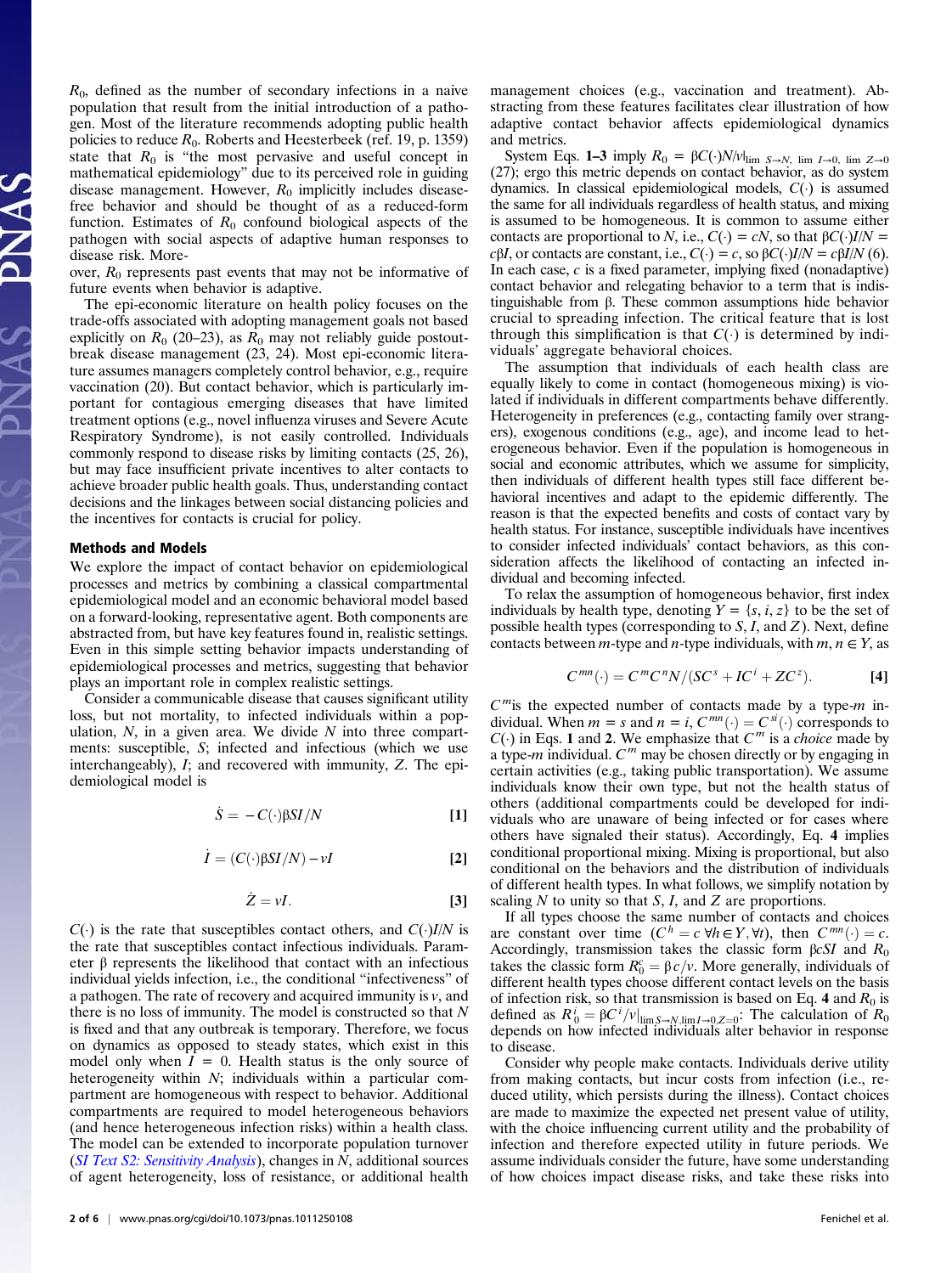account when making decisions. To model this dynamic maximization problem, we define utility within a period and define the probability of transitioning across health classes. We switch to a discrete-time formulation, with time incremented in days and transition probabilities reformulated below on the basis of Eqs. 1–3.

We model a representative agent whose current-period utility depends on his current health state,  $h \in Y$ , and current-period contacts with others. Specifically, a type-h individual's utility at time t is  $u_t(h_t, C_t^h)$ . Utility is concave and single peaked in contacts, and infection reduces utility. In our simulations, we adopt  $u_t^h = (b^h C_t^h - C_t^{h2})^{\gamma} - a^h$ , where  $\gamma$ ,  $b^h$ , and  $a^h$  are fixed parameters with  $b^s = b^z \ge b^i \ge 0$ ,  $a^s = a^z = 0$ ,  $\gamma > 0$ , and  $a^i > 0$ . These parameter assumptions imply that infection reduces the marginal utility of contacts and impose a lump sum cost during the infection period.

If an individual does not expect that his contact choices influence his probability of transitioning to another health state, then his optimization problem is static and the optimality condition is  $\frac{\partial u_t^h}{\partial C_t^h} = 0$ . The utility-maximizing number of contacts in our example is  $C_t^{h^*} = 0.5b^h$ . This is the optimal choice for *i*- and *z*-type individuals, although  $C_t^{i*} < C_t^{z*}$  when  $b^i < b^z$ , as neither type is at risk for becoming infected. The probability of recovery, denoted  $P^z = 1 - e^{-v}$ , is independent of contacts. The probability takes this form even if infected individuals optimally choose a treatment regime, so long as the optimal treatment regime is independent of the state of the population. Without loss of generality, we scale  $a<sup>t</sup>$  so that that utility-maximizing infected individuals receive zero utility.

Only susceptible individuals face a risk of transitioning to an alternative health state, thereby influencing their expected future utility. According to model Eqs. 1–3, the probability that an  $s$ -type individual becomes infected at time  $t$  is

$$
P_t^i(C_t^s, C_t^{s^*}, C_t^{i^*}, C_t^{z^*}, S_t, I_t, Z_t) = 1 - e^{-\beta I_t C_t^s C_t^{i^*}/(S_t C_t^{s^*} + I_t C_t^{i^*} + Z_t C_t^{z^*})}.
$$
\n<sup>[5]</sup>

In Eq. 5, others' behaviors are denoted by  $C_t^{s^*}, C_t^{i^*}$ , and  $C_t^{z^*}$ , where the superscript \* indicates contact choices are set at their optimized values. We distinguish between  $C_i^s$ , which is the choice of the susceptible individual under consideration, and  $C_t^s$ , which is the optimal choice of other susceptible individuals that the present susceptible individual may contact. An optimizing individual takes the choices of all other susceptible individuals as given when making his contact decision. Mathematically, optimality conditions (shown below) are derived holding  $C_t^{s^*}$  constant, as this value is outside the control of the individual. After deriving the optimality conditions,  $C_t^s$  is set equal to  $C_t^{s^*}$  as all susceptible individuals behave identically.

The key feature of Eq. 5 is that the probability of becoming infected depends on the s-type individual's behavior,  $C_t^s$ , the distribution of types within N (i.e., the current values of  $S_t$ ,  $I_t$ , and  $Z<sub>t</sub>$ ), and the behavior of others (which, in the case of other susceptible individuals, implicitly depends on the distribution of types). We assume an s-type individual has statistically complete information about the risk he currently faces, with his information set including  $S_t$ ,  $I_t$ , and  $Z_t$  and knowledge of how others make decisions so that he can accurately predict others' choices. The result is that the individual's expectation of becoming infected equals Eq. 5. Assuming individuals know the true infection probability simplifies exposition, but is not required for our qualitative results.

A susceptible individual decides about contacts on the basis of his single-period utility function and expected future utility, which depend on infection expectations. The susceptible individual's decision solves the dynamic programming problem via the Bellman equation

$$
V_t(s) = \max_{C^s \in X(s)} \{ u_t(s, C_t^s) + \delta \big[ (1 - P^i) V_{t+1}(s) + P^i V_{t+1}(i) \big] \}.
$$
 [6]

In Eq. 6,  $V_t(s)$  is the value function associated with being susceptible at time t, X is the range of possible contacts, e.g.,  $X = [0,$  $0.5b^s$ ], and  $\delta$  is the discount factor. Expected future utility, the term in brackets, depends on expectations about future infection levels.  $V_{t+1}(s)$  is the present value of expected future utility if the individual remains susceptible.  $V_{t+1}(i)$  is the present value of expected future utility if the individual becomes infected.

An individual's decision about  $C_t^s$  depends on his information set at time t (already described above) and how information enters into expectations about future values of S, I, and Z. Expectations can be modeled in multiple ways (3, 16). A reasonable assumption is that individuals learn and adapt their "forecasts" on the basis of the current information set. The simplest forecast the individual can make, and the one we adopt, is that current values of  $S_t$ ,  $I_t$ , and  $Z_t$  persist. The individual could form more complex forecasts on the basis of past and current values of  $S$ ,  $I$ , and  $Z$ , but this would not change the fundamental insights that behavior matters. More complex individual forecasting would only enhance the complexity of behavioral responses and hence the behavioral effects from our model.

At time  $t = 0$ , the individual chooses  $C_0^s$  to solve the problem formalized by Eq. 6, given the adaptive expectations described above and given a planning horizon of length  $\tau$ . In period  $t = 1$ , the individual updates knowledge about the state of the world and uses Eq. 6 to optimize anew over the next  $\tau$  planning periods. The process continues in this manner. For instance, if  $\tau =$ 14, then on May 1 the individual's horizon is through May 15, but on May 2 the horizon extends to May 16, and so on.

The first-order necessary condition for the problem formalized in Eq. 6 implies

$$
\frac{\partial u_t}{\partial C_t^s} = \delta(V_{t+1}(s) - V_{t+1}(i))(\frac{\partial P^i}{\partial C_t^s}).
$$
 [7]

The left term in Eq. 7 represents current period benefits of increasing contacts. The right term in Eq. 7 represents the expected marginal damage costs of increasing current contacts, in terms of discounted expected reductions in future utility due to infection. Eq. 7 implies that a susceptible individual chooses  $C_t^S$  to equate marginal benefits and expected marginal costs (i.e., disease risk). The contact level decision influences the probability of becoming infected and the magnitude of future utility.

Solving Eq. 7 requires knowledge of  $V_{t+1}(s)$  and  $V_{t+1}(i)$ . Infected individuals face a static problem. For all  $t < \tau - 1$ ,  $V_{t+1}(i)$  is defined for an infected individual by the series

$$
V_{t+1}(i) = u(z, C^{z*}) \sum_{j=1}^{\tau} \left\{ \delta^{j} \left( 1 - (1 - P^{z})^{j} \right) \right\}
$$
  
=  $u(z, C^{z*}) \left[ \left( \frac{1 - \delta^{t+1}}{1 - \delta} \right) - \left( \frac{1 - (\delta(1 - P^{z}))^{t+1}}{1 - \delta(1 - P^{z})} \right) \right].$  [8]

For period  $t = \tau - 1$ ,  $V_{t+1}(i) = V_{\tau}(i) = u_{\tau}(i)$  because the individual becomes infected in the terminal time period. For period  $t = \tau$ ,  $V_{t+1}(i) = V_{\tau+1}(i) = 0$  because  $\tau + 1$  exceeds the individual's planning horizon.

The closed-form solution for  $V_{t+1}(i)$  illustrates one role of expectations for making contact choices and hence for determining disease outcomes.  $\partial V_{t+1}(i)/\partial \tau > 0$  because increases in  $\tau$ extend the period over which an individual expects to be immune. Expectations also influence  $V_{t+1}(s)$ . Intuitively, a larger  $\tau$ increases  $V_{t+1}(s)$ , as there is more time to gain benefits either by remaining healthy or from having more time to recover. The net effect of a larger  $\tau$  on the contact decision depends on the response of  $V_{t+1}(s) - V_{t+1}(i)$  to a larger  $\tau$ .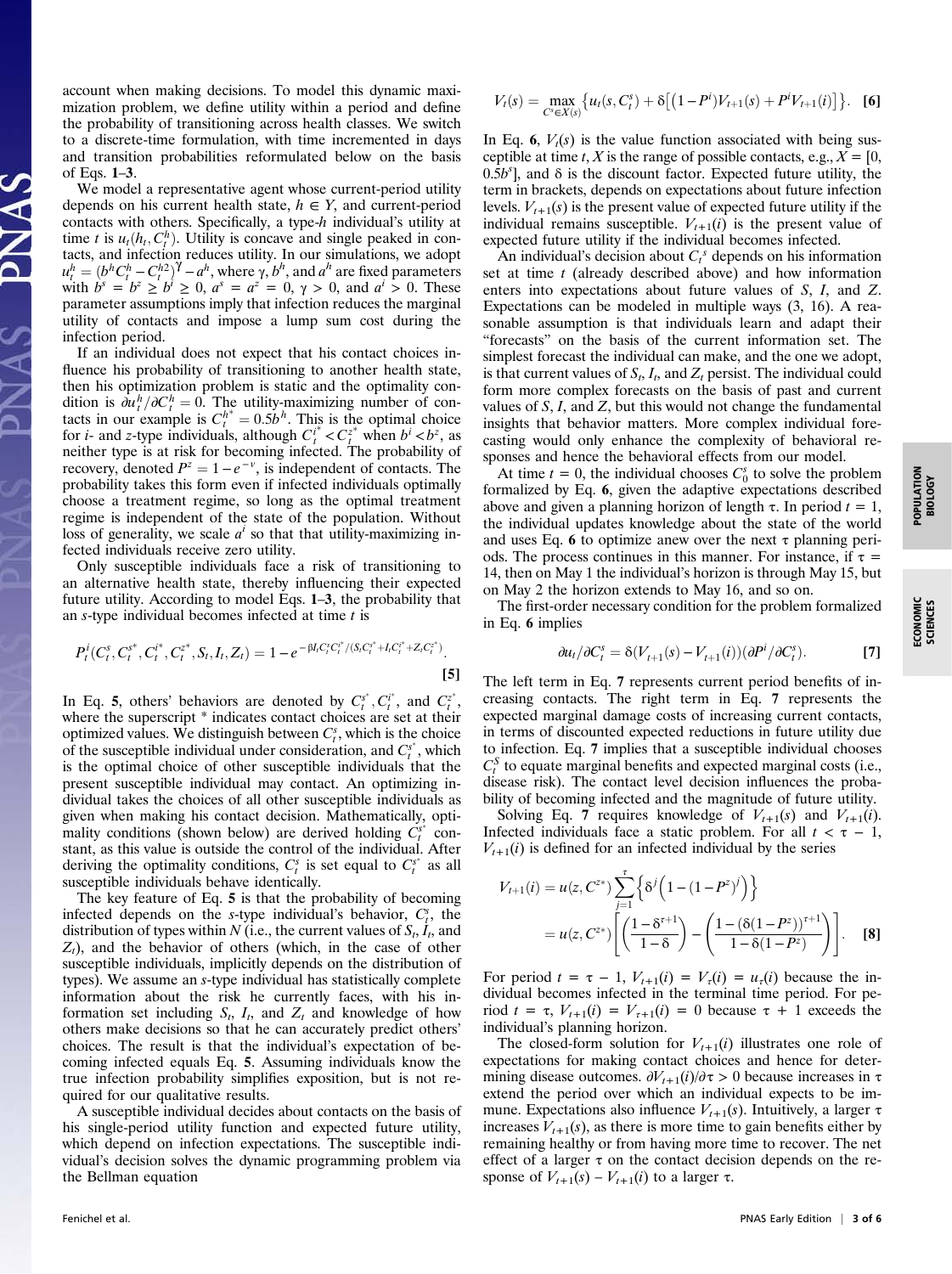Given  $V_{t+1}(i)$ , it is possible to solve Eq. 7 for  $V_{t+1}(s)$  and for each choice  $\overline{C}_t^S$  over the planning period  $[0, \tau]$  using backward induction. The nonlinearities in the model prevent an analytical solution, so numerical methods are used below to gain insight into the implications of adaptive behavior for the course of the disease and for the broader study of epidemics. Two analytical results are possible, however. First,  $C^{s^*} \neq C^{i^*} \neq C^{z^*}$  because Eq. 7 differs from the corresponding optimality conditions for infected and recovered individuals. Second, whereas  $C^{i*}$  and  $C^{z*}$  are time invariant, Eq. 7 is a state-dependent condition whose solution,  $C^{s^*}$ , is state dependent:  $C^{s^*}$  adapts to the state of the world.

## Results

We simulate a disease outbreak using the epi-economic model to show the effect of adaptive behavior (Mathematica 7.0; Wolfram). In the absence of appropriate behavioral data, we calibrate the baseline epi-economic model to be consistent with a flu-like pathogen ( $b^h = 10$  when  $h \neq i$ ,  $b^i = 6.67$ ,  $a^i = 1.826$ ,  $\gamma^h = 0.25$ ,  $\delta = 0.99986$  corresponding to a 5% annual discount rate,  $β = 0.0925$ ,  $ν = 0.1823$ ,  $τ = 12$ ). These baseline parameters generate an *estimated* or *apparent*  $R_0 = 1.8$  (28) and an expected per-individual infection period of 6 d (29). The apparent  $R_0$ is the estimated value of  $R_0$  ([SI Text S1](http://www.pnas.org/lookup/suppl/doi:10.1073/pnas.1011250108/-/DCSupplemental/pnas.201011250SI.pdf?targetid=nameddest=STXT)) from outbreak data assuming a classical epidemiological model, but where the datagenerating mechanism (DGM) is actually the epi-economic model.

The dotted curve in Fig. 1A presents results of the model assuming individuals do not react to disease risks or to infection; i.e.,  $C_t^h = c = 0.5b^s$   $\forall h \in Y$ ,  $\forall t$ . For susceptible and infected individuals these behavioral assumptions likely hold only before disease introduction. We call this the ex ante classic susceptible– infected–recovered (SIR) model. This simulation results in 90% of the population becoming infected. The projected course of the disease for the baseline adaptive epi-economic model, where behavior responds to changes in disease states, is illustrated by the solid curve in Fig. 1A. This simulation results in 64% of the population becoming infected. Comparing the solid and dotted curves indicates behavioral responses can substantially alter the disease course. Adaptive changes in  $C_t^{i*}$  and  $C_t^{s*}$  in the epieconomic model reduce the peak prevalence level, in addition to the reduction in cumulative cases. Reductions in  $C_t^{i*}$  also delay new infections.





Fig. 2. The minimum number of contacts made by susceptible individuals over the course of the epidemic and the peak prevalence of the epidemic for various susceptible individual planning horizons.

Fig. 1B illustrates results when infected individuals find it optimal not to respond to disease;  $b^i = b^z = 10$  so that  $C_t^i = C_t^z$ . The nonresponse by infected individuals increases risk to susceptible individuals, and susceptible individuals respond more strongly. The minimum number of contacts that susceptible individuals make is 2.49 when  $b^i = b^z$  (as in Fig. 1B), vs. 3.65 when  $b^i = 2b^2/3$  (as in Fig. 1A). Peak prevalence and cumulative cases are greater in Fig. 1B, even with a stronger susceptible response. The result is that the disease course with adaptive behavior is closer to the ex ante results, but still differs substantially.

Eq. 8 suggests that behavior is sensitive to the individual's planning horizon,  $\tau$  (Fig. 2). However, the impact of longer horizons is not monotonic. A small increase in  $\tau$  causes  $V_{t+1}(s)$  to increase faster than  $V_{t+1}(i)$ , which increases the expected marginal damages of disease in Eq. 7. Therefore, susceptibles make fewer contacts, resulting in reduced peak prevalence. Greater increases in  $\tau$  can have the opposite effect, reducing expected marginal damages and increasing contacts and peak prevalence. See *[SI Text S2](http://www.pnas.org/lookup/suppl/doi:10.1073/pnas.1011250108/-/DCSupplemental/pnas.201011250SI.pdf?targetid=nameddest=STXT)* for additional sensitivity analysis.

We simulate how behavior responds to a public policy intervention that changes the payoff structure of contacts. Consider the baseline adaptive behavior case (Fig. 1A). Assume a social distancing policy reduces the payoff to making contacts (e.g., increases the cost of accessing public transportation). Fig. 3 shows two policy interventions that proportionally reduce  $b^h \forall h$  $\in$  Y for 2 wk starting on day 35 of the epidemic (e.g., following outbreak detection). The two interventions differ by the magnitude of the proportional reduction. The first intervention, a 7% reduction in  $b^h$ , maximizes societal utility ([SI Text S3](http://www.pnas.org/lookup/suppl/doi:10.1073/pnas.1011250108/-/DCSupplemental/pnas.201011250SI.pdf?targetid=nameddest=STXT)). In the second intervention  $b^h$  is reduced by  $30\%$  to further reduce infections. Policies that change the payoffs to contacts alter behavior and can cause multiple epidemic peaks, even in a fixed population. This result is consistent with conclusions in ref. 30.



Fig. 1. (A and B) The disease courses for the adaptive epi-economic model (solid line), the classic ex ante model using the baseline parameters (dotted line), and the classic ex post model, based on the apparent  $R_0$  (dashed line).

Fig. 3. Disease course with interventions. The shaded line is a no intervention case with baseline parameters. The solid line presents the optimal 2-wk decrease in  $b^h$  (7%) starting at day 35. The dashed line presents an alternative intervention with greater case reductions, but at a net cost  $(b<sup>n</sup>$  reduced by 30%).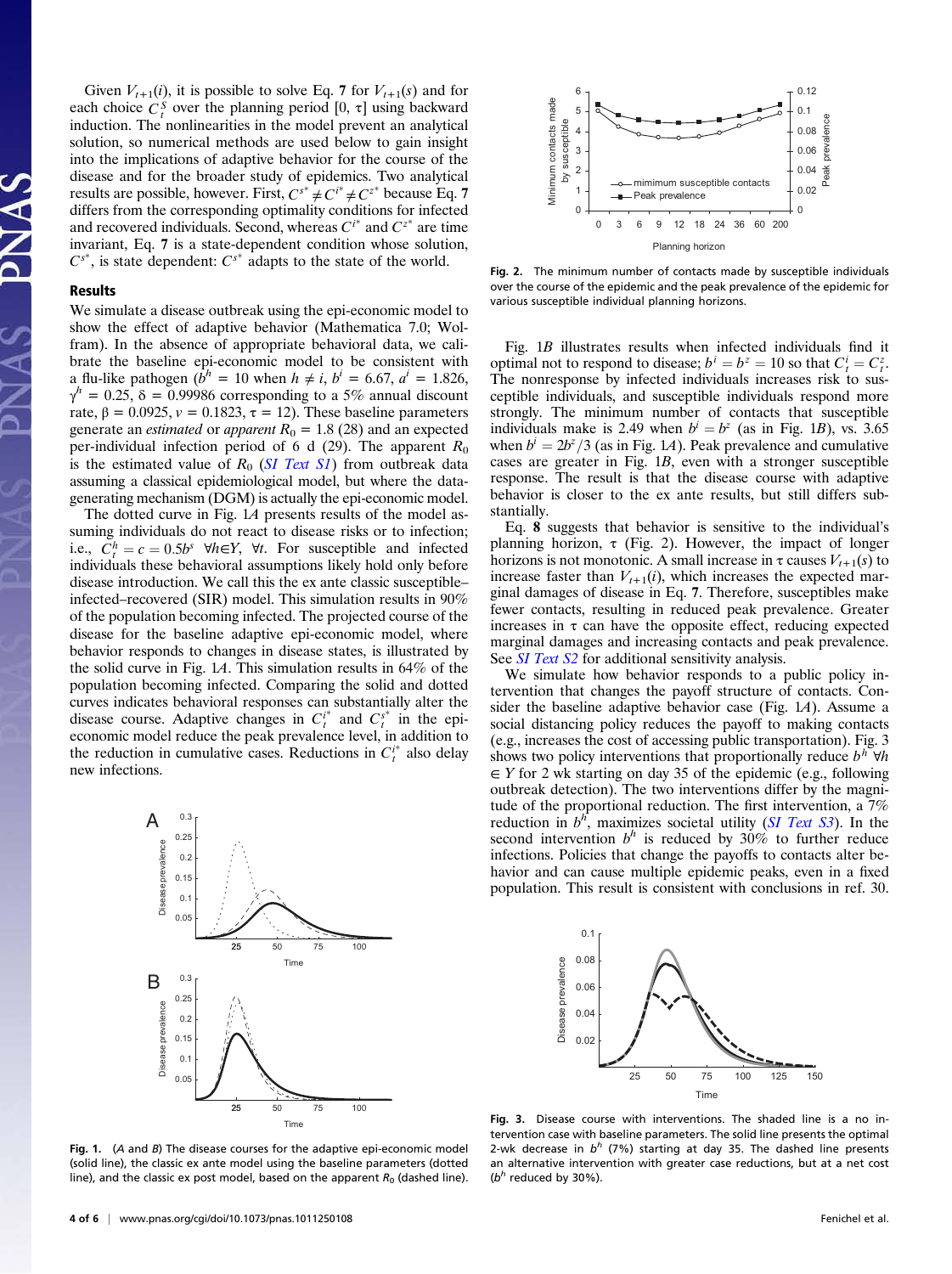Relative to the baseline case, the first intervention (7% reductions) reduces cumulative infections by 1.7% and improve societal utility by 0.005%. The second intervention (30% reduction) reduces cumulative infections by 5.8% and reduces societal utility by 0.078%. A fully developed economic behavioral model could directly assess the trade-offs involved in such social distancing interventions through price changes. Analysis of social distancing often recommends reducing contacts, but the classical epidemiological approach does not provide mechanisms to assess trade-offs associated with such reductions. Moreover, reducing infections does not necessarily enhance societal utility.

Adaptive behavior has implications for estimating disease parameters and projecting disease courses. It might be possible to estimate contact rates ex ante, before a disease outbreak. However, we have shown that the ex ante model does not yield accurate predictions. Commonly, estimation of disease parameters occurs after an outbreak. Suppose the adaptive epi-economic model is the DGM underlying the outbreak. A standard approach is to take data from the early stages of the outbreak and estimate  $R_0$  on the basis of the assumptions of the classical SIR model  $(C_t^h = c \forall h, \forall t)$ ([SI Text S1](http://www.pnas.org/lookup/suppl/doi:10.1073/pnas.1011250108/-/DCSupplemental/pnas.201011250SI.pdf?targetid=nameddest=STXT)). This is the apparent  $R_0$ . Next, the apparent  $R_0$  is used to construct an ex post model of disease transmission on the basis of classical SIR assumptions. The dashed curve in Fig. 1 presents results of the estimated ex post model.

For the baseline case in Fig. 1A the apparent  $R_0 = 1.8$ , whereas  $R_0^i = 1.67$ . The apparent  $R_0$  is closer to  $R_0^i$  than to the ex ante value  $R_0^c = 2.5$ . Thus, the ex post model is a better fit than the ex ante model. However, the ex post model still yields biased and inconsistent estimates of epidemiological parameters because it ignores behavioral responses and does not estimate behavioral and biological parameters jointly (31). Unless behavior is explicitly accounted for, an important omitted variables bias persists. Consistent estimates require simultaneous estimation of epidemiological and economic parameters (e.g., ref. 32 in other coupled systems; ref. 30 gives an uncoupled, but joint, estimation of disease and reduced-form behavioral parameters). The interpretation of apparent  $R_0$  is unclear, but it is not the number of secondary infections caused by the index case.

At the instant  $R_0$  is revealed, only the adaptive behavior of infected individuals affects disease dynamics, as is reflected by  $R_0^i$ . If individuals maintain preinfection behaviors postinfection (Fig. 1*B*), then  $R_0^i = R_0^c = 2.5$  (shown in Fig. 1*B* by the overlap of the solid and dotted curves in the initial period). In this case, the apparent  $R_0 = 2.6$  is closer to  $R_0^i$  than in the baseline case. Still the differences in peak prevalence between the estimated model and the DGM are greater in Fig. 1B than in Fig. 1A. This result implies that a closer estimate of  $R_0$  does not necessarily lead to better prediction; behavior matters. The "true" value of  $R_0$  and the implications for forecasting are increasingly muddled if multiple stages of infection or increased behavioral variability related to population heterogeneity are modeled.

## **Discussion**

Individuals acting in their own self-interest are expected to respond to disease risks by forgoing valuable contacts to protect themselves from infection. Individuals are unlikely to stop making

- 1. Glass RJ, Glass LM, Beyeler WE, Min HJ (2006) Targeted social distancing design for pandemic influenza. Emerg Infect Dis 12:1671–1681.
- 2. Ferguson N (2007) Capturing human behaviour. Nature 446:733.
- 3. Funk S, Salathé M, Jansen VAA (2010) Modelling the influence of human behaviour on the spread of infectious diseases: A review. J R Soc Interface 7:1247–1256.
- 4. Kermack WO, McKendrick AG (1929) Contributions to the mathematical theory of epidemics, part 1. Proc R Soc Lond Ser A 115:700–721.
- 5. Anderson RM, May RM (1979) Population biology of infectious diseases: Part I. Nature 280:361–367.
- 6. McCallum HI, Barlow N, Hone J (2001) How should pathogen transmission be modelled? Trends Ecol Evol 16:295–300.
- 7. Capasso V, Serio G (1978) A generalization of the Kermack-McKendrick deterministic epidemic model. Math Biosci 42:43–61.

contacts altogether, but rather balance the expected incremental benefits and costs of additional contacts. These behavioral responses feed back into the disease transmission process and alter epidemiology dynamics and future disease risks.

Acknowledging adaptive behavior requires a shift in thinking about epidemiological processes and parameters. Adaptive behavior implies disease transmission rates change as disease risks and the private payoffs of alternative behaviors change. Epidemiological and behavioral parameters need to be estimated jointly, and traditional metrics such as  $R_0$  may provide little policy insight once a disease has emerged. Future research is needed to determine how to recover structural parameters of a joint behavioral epi-economic model.

Jointly analyzing behavior and disease dynamics facilitates analysis of social distancing incentives. Social distancing is about changing person-to-person contact rates. Models that inform social distancing must explicitly consider the determinants of the contact rate. Most traditional epidemiological models can devise a target  $C(\cdot)$ , but provide insufficient guidance for reducing contacts. Extreme measures, e.g., public shutdowns that attain  $C(\cdot) = 0$ , can quickly end an epidemic and reduce peak prevalence, but come at a cost of forgone benefits from contacts. Reductions in the contact rate to control an epidemic can result in greater economic losses than those from the epidemic itself (33). Our policy simulation suggests that the greatest case reduction does not lead to the greatest social well-being. Our modeling framework is able to simultaneously project the epidemiological and economic effects of a social distancing policy. Public health officials must have information about both effects to evaluate whether a given strategy is worth the cost.

Understanding the incentives for contacts is critical to forming effective social distancing policies. Epidemiological models will be most useful if the contact functions they use reflect the tradeoffs that people make. Mechanistic understanding of contact functions and tradeoffs can improve the cost effectiveness of disease control and help health authorities avoid unintended consequences (e.g., a school closure that results in infected children mixing in other public places where they interact with and infect more people). A mechanistic argument for the nature of the contact function allows a full analysis of the actual policy choices and provides a framework for making trade-offs so that the cure is not worse than the disease.

ACKNOWLEDGMENTS. This manuscript is the result of the NIMBioS working group, in which all authors participated. E.P.F. led the working group, the modeling, and the writing. All authors, listed alphabetically following E.P.F., contributed to conception of the project, modeling, and writing. This work was conducted by the Synthesizing and Predicting Infectious Disease with Endogenous Risk work group supported by the National Institute for Mathematical and Biological Synthesis, sponsored by the National Science Foundation, United States Department of Homeland Security, and US Department of Agriculture through National Science Foundation Award EF-0832858. Additional support was from University of Tennessee, Knoxville. P.A.G.P. and L.V. were supported in part by the US Army Research Laboratory, through the Army High Performance Computing Research Center, Cooperative Agreement W911NF-07-0027. G.C. was supported in part by the Late Lessons from Early History Program.

- 8. Korobeinikov A, Maini PK (2005) Non-linear incidence and stability of infectious disease models. Math Med Biol 22:113–128.
- 9. Chowell G, Viboud C, Wang X, Bertozzi SM, Miller MA (2009) Adaptive vaccination strategies to mitigate pandemic influenza: Mexico as a case study. PLoS ONE 4: e8164.
- 10. Epstein JM, Parker J, Cummings D, Hammond RA (2008) Coupled contagion dynamics of fear and disease: Mathematical and computational explorations. PLoS ONE 3:e3955.
- 11. Epstein JM, et al. (2007) Controlling pandemic flu: The value of international air travel restrictions. PLoS ONE 2:e401.
- 12. Halloran ME, et al. (2008) Modeling targeted layered containment of an influenza pandemic in the United States. Proc Natl Acad Sci USA 105:4639–4644.
- 13. Geoffard P-Y, Philipson T (1996) Rational epidemics and their public control. Int Econ Rev 37:603–624.